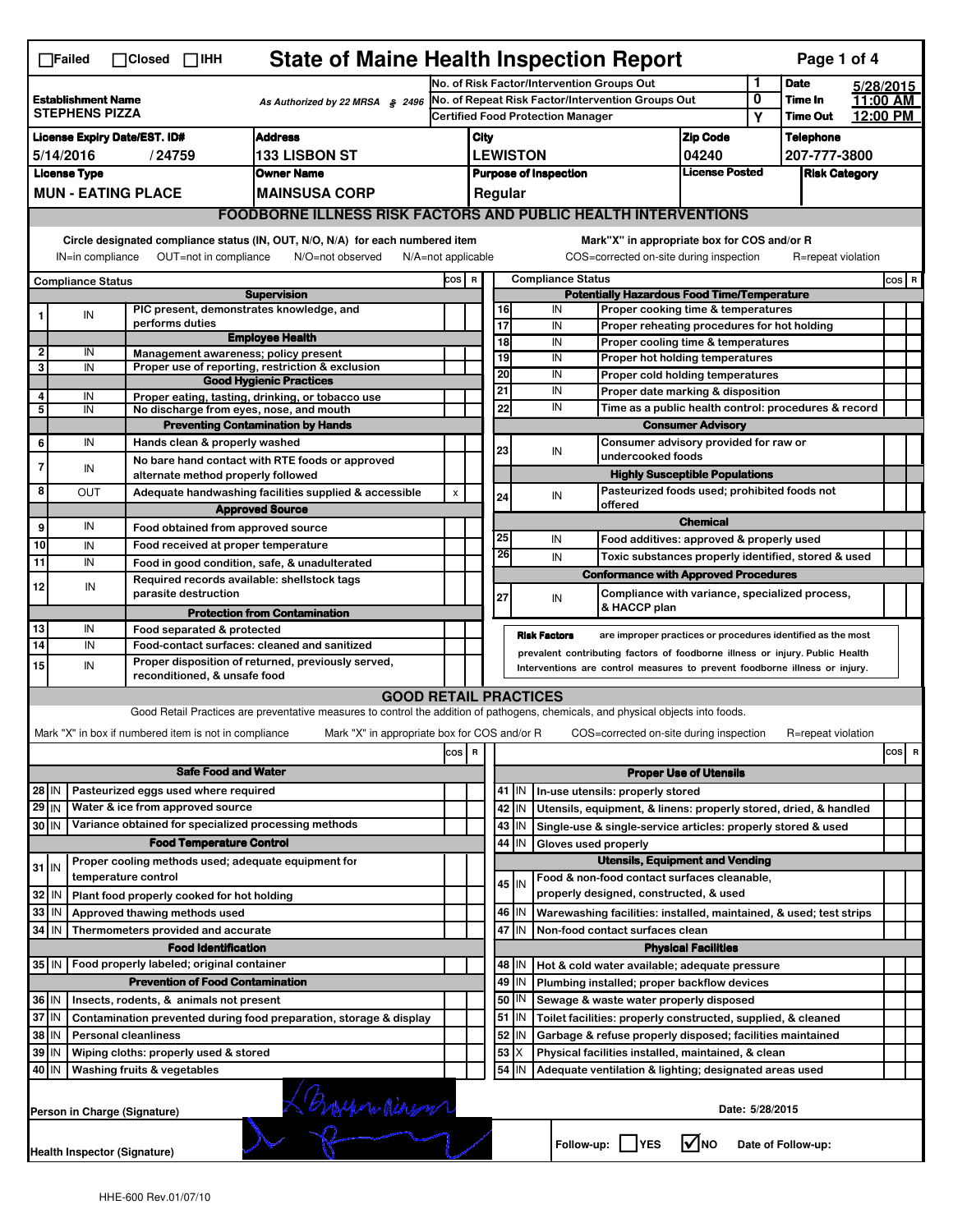|                                                     |                                    | <b>State of Maine Health Inspection Report</b>  | Page 2 of 4  |  |                   |                                  |
|-----------------------------------------------------|------------------------------------|-------------------------------------------------|--------------|--|-------------------|----------------------------------|
| <b>Establishment Name</b>                           | As Authorized by 22 MRSA<br>\$2496 |                                                 |              |  | 5/28/2015<br>Date |                                  |
| <b>STEPHENS PIZZA</b>                               |                                    |                                                 |              |  |                   |                                  |
| License Expiry Date/EST. ID#<br>5/14/2016<br>/24759 | <b>Address</b><br>133 LISBON ST    | City / State<br><b>LEWISTON</b>                 | /ME          |  | Zip Code<br>04240 | <b>Telephone</b><br>207-777-3800 |
|                                                     |                                    | <b>Temperature Observations</b>                 |              |  |                   |                                  |
| Location                                            | <b>Temperature</b>                 |                                                 | <b>Notes</b> |  |                   |                                  |
| hot water                                           | 110 plus                           |                                                 |              |  |                   |                                  |
| sand wich bar                                       | 37                                 |                                                 |              |  |                   |                                  |
| sand wich bar                                       | 38                                 |                                                 |              |  |                   |                                  |
| pizza                                               | 101                                | hot holding-time as a public health record used |              |  |                   |                                  |
| cooler                                              | 27                                 |                                                 |              |  |                   |                                  |

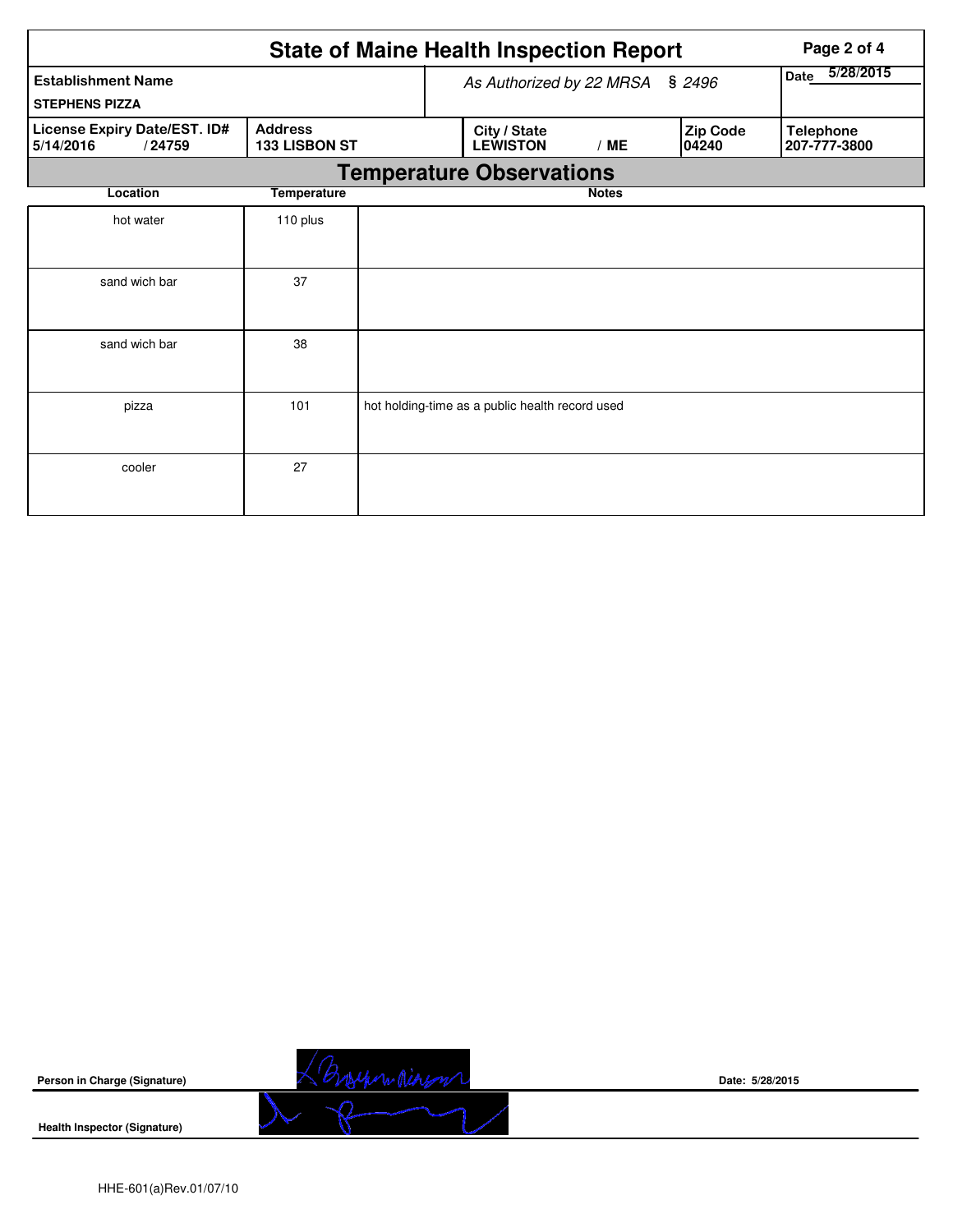| <b>State of Maine Health Inspection Report</b>                                                                                                     |                                        |                                 |    |                          |  |  |  |  |  |
|----------------------------------------------------------------------------------------------------------------------------------------------------|----------------------------------------|---------------------------------|----|--------------------------|--|--|--|--|--|
| <b>Establishment Name</b><br><b>STEPHENS PIZZA</b>                                                                                                 |                                        |                                 |    |                          |  |  |  |  |  |
| License Expiry Date/EST. ID#<br>5/14/2016<br>/24759                                                                                                | <b>Address</b><br><b>133 LISBON ST</b> | City / State<br><b>LEWISTON</b> | ME | <b>Zip Code</b><br>04240 |  |  |  |  |  |
| <b>Observations and Corrective Actions</b>                                                                                                         |                                        |                                 |    |                          |  |  |  |  |  |
| Violations cited in this report must be corrected within the time frames below, or as stated in sections<br>8-405.11 and 8-406.11 of the Food Code |                                        |                                 |    |                          |  |  |  |  |  |
| 8: 5-205.11.(B): N: Hand washing facility being used for other than hand washing.                                                                  |                                        |                                 |    |                          |  |  |  |  |  |

INSPECTOR NOTES: scrub pad in handsink-corrected on site

53: 6-201.13.(A): N: Floor and wall junctures are not enclosed and sealed.

INSPECTOR NOTES: re-glue cove base